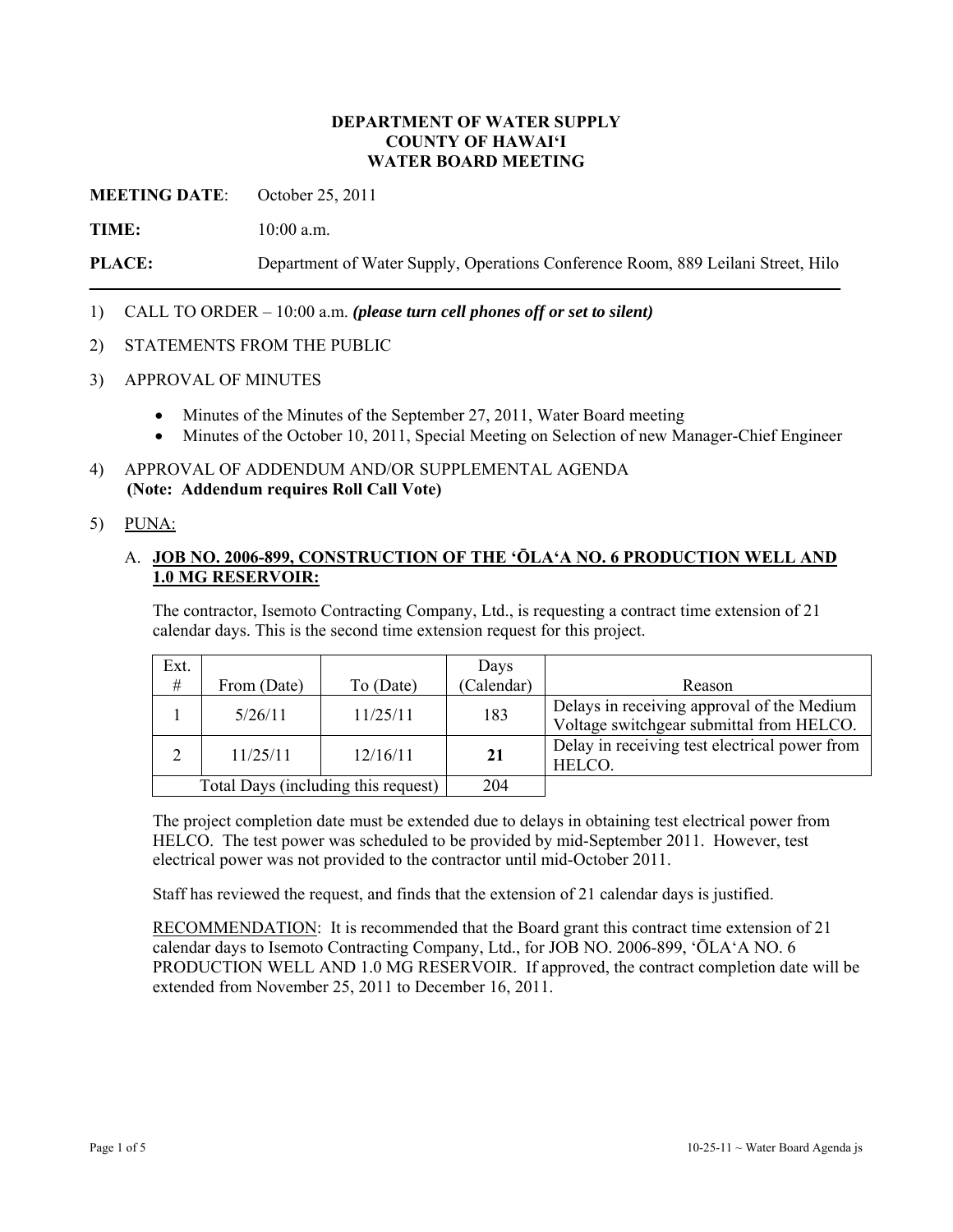## 6) HILO:

# A. **JOB NO. 2002-802, CONSTRUCTION OF THE PI'IHONUA RESERVOIR NO. 2 REPLACEMENT:**

The contractor, Isemoto Contracting Co, Ltd., has requested a 139-calendar day time extension. This request consists of additional time to take delivery of the Motor Control Center (MCC) equipment, complete the installation, and make the system operational, and then demolish the existing water tank and appurtenances.

Subsequent to the first time extension request, further revisions were required prior to manufacturing the MCC. This was the main factor behind the delay of delivery of the MCC.

Staff has reviewed the request and finds the 139 calendar days are justified.

| Ext                                 | From (Date) | To (Date) | Days       | Reason                                     |
|-------------------------------------|-------------|-----------|------------|--------------------------------------------|
| #                                   |             |           | (Calendar) |                                            |
|                                     | 12/28/2010  | 11/8/2011 | 315        | Days required to order the MCC, and        |
|                                     |             |           |            | complete the remainder of the project      |
|                                     |             |           |            | including demolition of the existing       |
|                                     |             |           |            | facilities.                                |
| $\bigcirc$                          | 11/8/2011   | 3/26/2012 | 139        | Days required to take delivery and install |
|                                     |             |           |            | the MCC, and complete the remainder of     |
|                                     |             |           |            | the project including demolition of the    |
|                                     |             |           |            | existing facilities.                       |
| Total Days (including this request) |             |           | 454        |                                            |

This is the second time extension request.

RECOMMENDATION: It is recommended that the Board approve a contract time extension to Isemoto Contracting Co., Ltd., of one hundred thirty-nine (139) calendar days from November 8, 2011, to March 26, 2012, for JOB NO. 2002-802, CONSTRUCTION OF THE PI'IHONUA RESERVOIR NO. 2 REPLACEMENT.

#### 7) NORTH KONA:

# A. **KOHANAIKI REIMBURSEMENT AGREEMENT -- QUEEN KA'AHUMANU HIGHWAY WIDENING, PHASE 2:**

The developer, KOHANAIKI SHORES, LLC (Kohanaiki), is requesting the Water Board to enter into a reimbursement agreement, under which Kohanaiki shall reimburse DWS for changes to the new 16-inch waterline that will be installed with the Queen Ka'ahumanu Highway Widening Phase 2 Project. The proposed changes will help improve the flow of water along Queen Ka'ahumanu Highway in both directions.

The preliminary design has been reviewed, and the contractor, Goodfellow Bros, Inc., established a cost estimate, which Kohanaiki has accepted, and is subsequently proposing to enter into the subject reimbursement agreement with the Water Board.

Report/recommendation to be made at the Water Board meeting.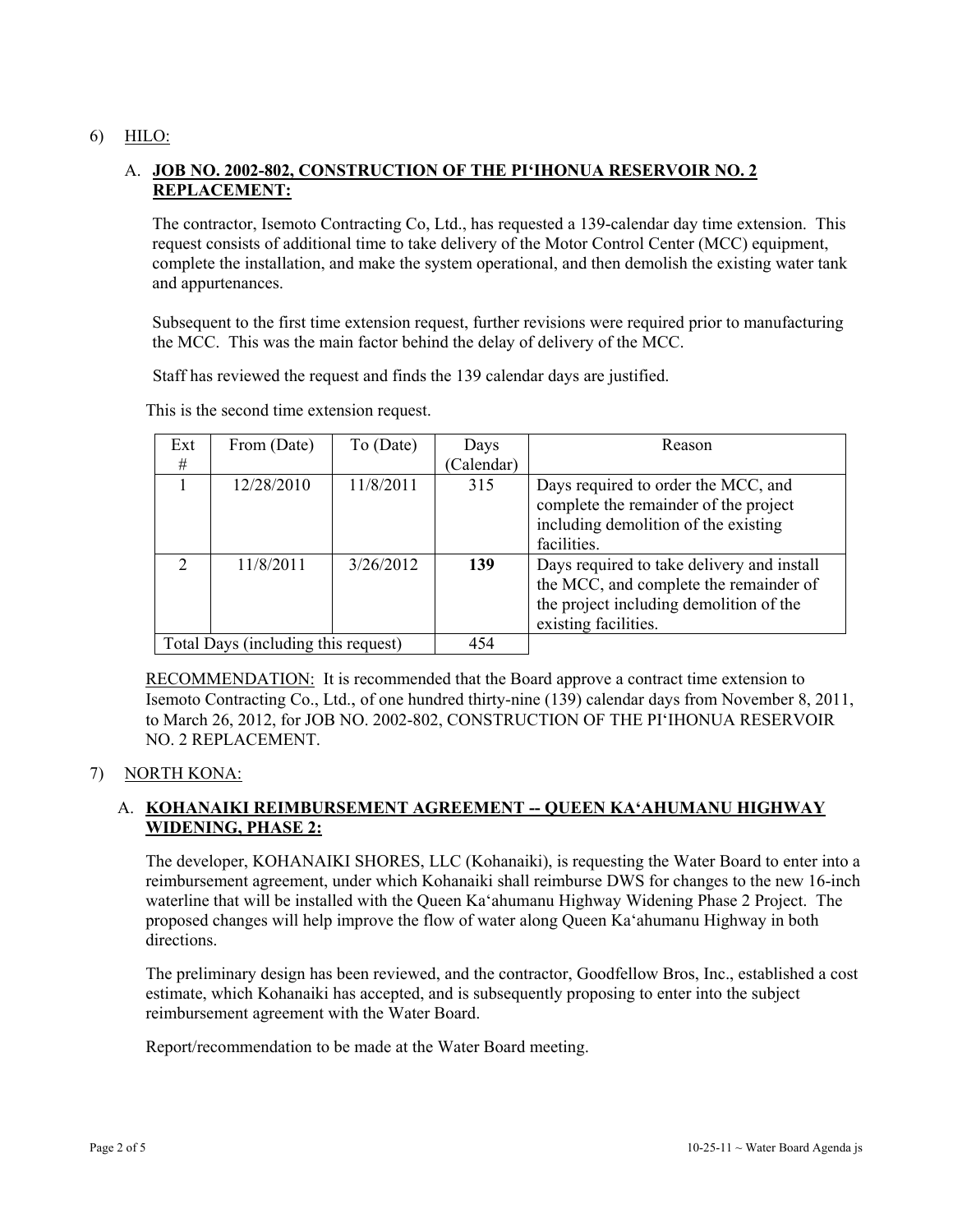## 8) KA'U:

### A. **JOB NO. 2009-959 (RE-BID), PĀHALA WELL #1 REPAIR:**

The contractor, Beylik Drilling and Pump Service, Inc., has requested a contract time extension of 94 calendar days. This is due to unforeseen events involving vandalism and property damage that occurred in the process of the pump installation. The pump and motor incurred damage during the incident, and required shipment back to the manufacturer for repair. In addition, new power cable and air line tubing needed to be re-ordered.

*Note: There is no additional cost associated with this time extension. Material and labor costs shall be covered by the contractor's insurance.* 

Staff has reviewed the request, and finds that the extension of 94 calendar days is justified.

This is the first time extension request, which revises the contract completion date from September 28, 2011 to December 31, 2011.

RECOMMENDATION: It is recommended that the Board approve a contract time extension to Beylik Drilling and Pump Service, Inc., of 94 calendar days for JOB NO. 2009-959 (RE-BID), PĀHALA WELL #1 REPAIR. If approved, the contract completion date will be revised from September 28, 2011 to December 31, 2011.

#### 9) MISCELLANEOUS:

### A. **REPORT OF AD HOC FINANCE COMMITTEE:**

The Water Board's Ad Hoc Finance Committee Chairperson, Mr. Art Taniguchi, has been investigating the three focus areas (DWS's policies on credit card use, cash control and vehicle take-home), which encompass the scope of the Committee's work. At this meeting, the Committee may do the following:

- Possible approval of DWS's vehicle policy, based on modifications following union comments;
- Decals on DWS vehicles;
- Discussion of DWS's cash handling procedures and proposed changes. Discussion may include a possible switchover to Oahu's billing system.

#### B. **DISCUSSION REGARDING DRAFT OF PROPOSED RULE CHANGE REGARDING WATER SERVICE TO CONSUMERS/RESPONSIBILITY FOR PAYMENT OF BILLS:**

For discussion.

# C. **REPORT OF AD HOC COMMITTEE TO REVISE THE MANAGER-CHIEF ENGINEER'S EVALUATION FORM:**

The Water Board's Chairperson of the Ad Hoc Committee to Revise the Manager-Chief Engineer's Evaluation Form, Mr. Ken Kaneshiro, has been looking at a revised Manager-Chief Engineer Evaluation Form.

At this meeting, the Board will discuss the Committee's report to the Board on its findings.

### D. **ENERGY MANAGEMENT ANALYST UPDATE:**

The Energy Management Analyst will provide an update on significant changes or noteworthy areas relating to energy use and the Department's Green Initiatives.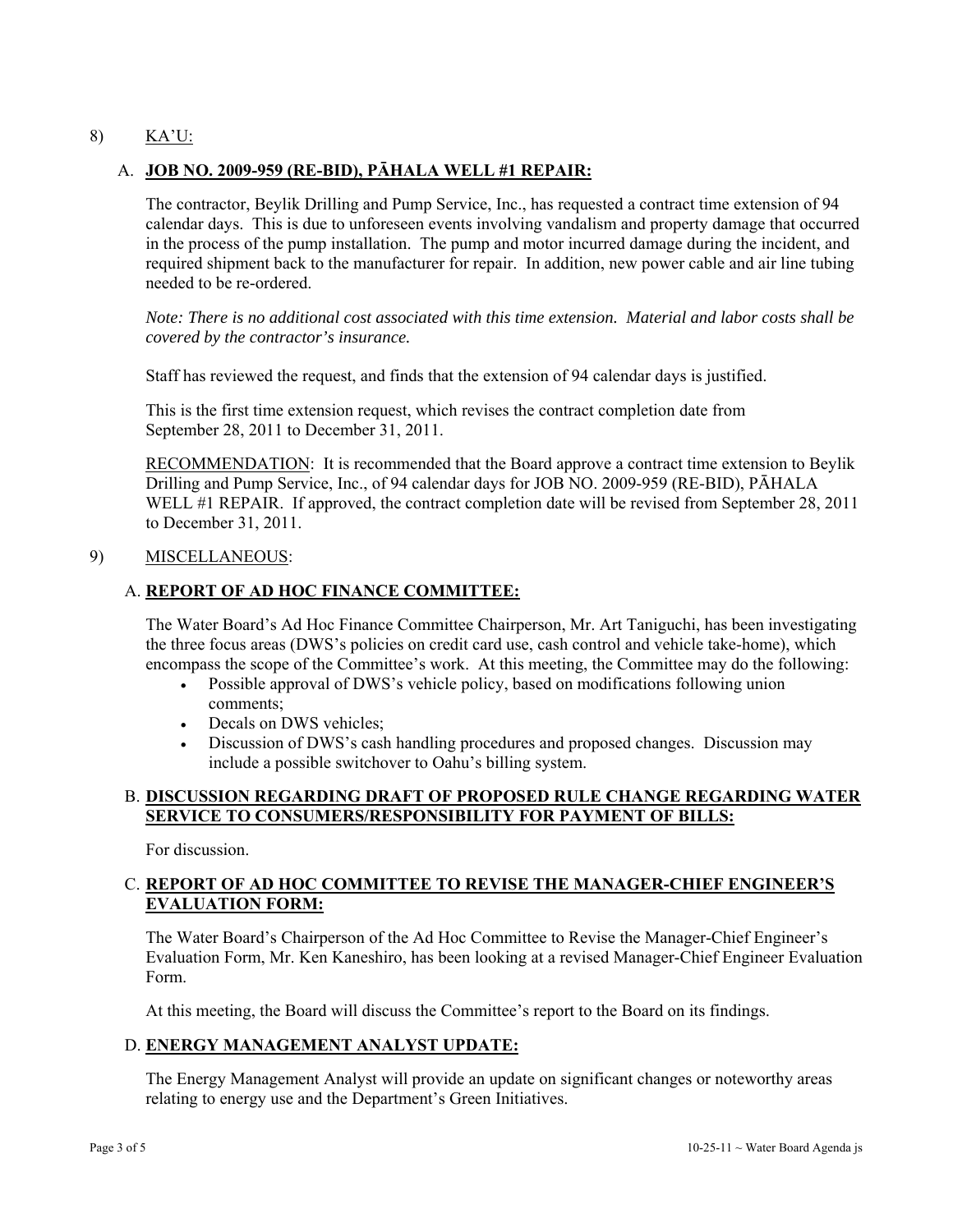# E. **MONTHLY PROGRESS REPORT**:

Submission of Progress Report of Projects by the Department. Department personnel will be available to respond to questions by the Board regarding the status/progress of any project.

### F. **REVIEW OF MONTHLY FINANCIAL STATEMENTS:**

Submission of financial statements and information relating to the financial status of the Department. Department personnel will be available to respond to questions by the Board relating to the financial status of the Department.

### G. **MANAGER-CHIEF ENGINEER'S REPORT:**

The Manager-Chief Engineer will provide an update or status on the following:

- 1) Palani Road Transmission Waterline Project
- 2) Hawaiian Ocean View Estates Project
- 3) Pu'ukala/Kona Ocean View Properties Subdivision Improvement District Update
- 4) Public Information and Education Specialist Update
- 5) HWWA conference report
- 6) Employee of the Quarter for Third Quarter 2011

### H. **CHAIRPERSON'S REPORT:**

Chairperson to report on matters of interest to the Board.

### 10) **DISCUSSION OF PROCEDURES AND TIME FRAME TO SELECT NEW MANAGER-CHIEF ENGINEER:**

The Water Board will discuss the process and criteria for selection of the new Manager-Chief Engineer of the Department of Water Supply.

### 11) **EXECUTIVE SESSION RE: PROCEDURES AND TIME FRAME TO SELECT NEW MANAGER-CHIEF ENGINEER:**

The Water Board anticipates convening an executive meeting, closed to the public, pursuant to Hawai'i Revised Statutes, Sections 92-4, 92-5(a)(2), 92-5(a)(4), 92-5(a)(8) and Hawai`i County Charter Section 13-20(b) to discuss interview questions and the interview process for the position of Manager-Chief Engineer, where consideration of matters affecting privacy will be involved, to deliberate or make decisions upon matters that require the consideration of information that must be kept confidential pursuant to state or federal law, or a court order, and for the purpose of consulting with the Water Board's attorney on questions and issues pertaining to the Water Board's powers, duties, privileges, immunities and liabilities. A two-thirds vote, pursuant to HRS Section 92-4, is necessary to hold an executive meeting.

# 12) ANNOUNCEMENTS:

#### 1. **Next Regular Meeting:**

The next meeting of the Water Board will be held on November 22, 2011, at 10:00 a.m. at the West Hawai'i Civic Center, Bldg. G, 74-5044 Ane Keahokalole Hwy, Kailua-Kona. (*A special meeting regarding the selection of the Manager-Chief Engineer will be held on Tuesday, November 8, 2011, at the Department of Water Supply, Operations Conference Room, 889 Leilani Street, Hilo, HI.*

#### 2. **Following Meeting:**

The following meeting of the Water Board will be held on December 20, 2011, at the Department of Water Supply, Operations Conference Room, 889 Leilani Street, Hilo, HI.